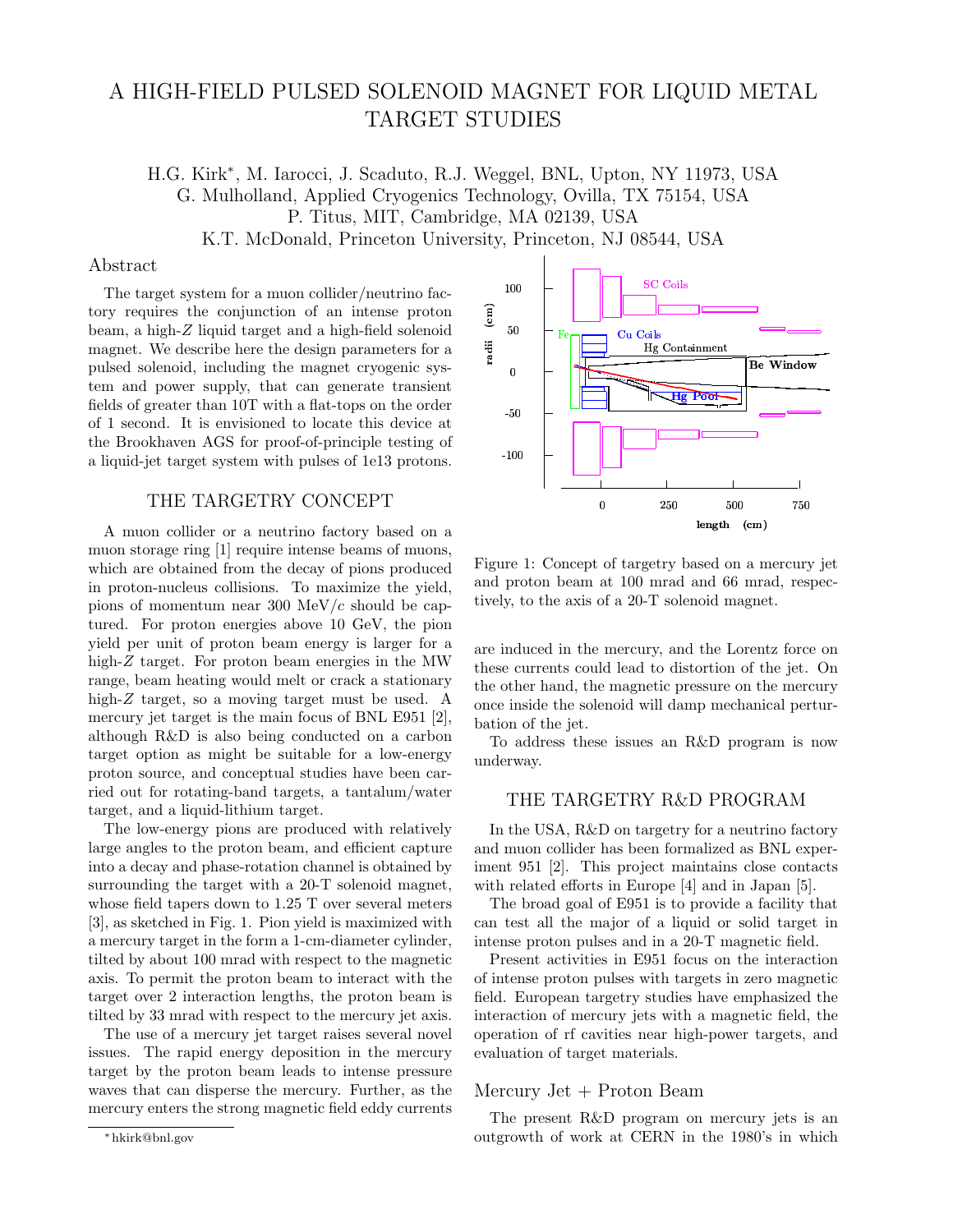a prototype mercury jet was prepared, but was never exposed to a beam.

Experiment 951 is conducted in the A3 beamline of the BNL AGS into which a single bunch of up to  $5 \times$  $10^{12}$  24-GeV protons can be extracted and brought to a focus as small as  $0.6 \times 1.6$  mm<sup>2</sup>. The dispersal of both static and moving mercury targets by the proton beam was observed via two high-speed cameras using shadow photography. The principal results obtained thus far are summarized elsewhere [6]. Figure 2 shows results from a mercury target that was exposed to pulses of  $2-4 \times 10^{12}$  24-GeV protons. Dispersal velocities of up to 15 m/s were observed. A key result is that the dispersal of mercury was confined to that part of the jet directly intercepted by the proton beam.



Figure 2: Hg jet interaction with  $3.8 \times 10^{12}$  24-GeV protons;  $t = a$ ) 0 ms; b) 0.75 ms; c) 10 ms; d) 18 ms.

Thus, it appears that the dispersal of mercury by a proton beam is dramatic, but not violent, and that the dispersal will be a relatively modest issue for a target facility that operates at 15 Hz.

## Mercury Jet  $+15$ -T Magnet

A 4-mm-diameter mercury jet of velocity 12 m/s has been injected int a 15-T magnet [6] with typical results as shown in Fig. 3. By placing the nozzle of the jet well into fringe field of the magnet, disruptive effects of eddy currents are avoided. Furthermore, the high magnetic pressure of the central field suppresses the Rayleigh instability of the jet, in comparison to the case of zero field.

Mercury Jet  $+$  Proton Beam  $+$  15-T Magnet

Having conducted successful tests of the separate interaction of a mercury jet with a proton beam, and with a 15-T magnet, the next step is a combined test of mercury jet plus intense proton beam plus a 15-T



Figure 3: The Rayleigh instability of a mercury jet is suppressed by high magnetic fields.

magnet, in a configuration prototypical of that suitable for a neutrino factory or muon collider.

A design of a 15-T pulsed solenoid magnet for this purpose has been completed [3, 7], as illustrated in Figs. 4-7. The copper coils are cooled by liquid nitrogen to reduce their resistance, and hence the power requirements [8]. The time dependence of key magnet parameters during pulse are illustrated in Fig. 4.

The magnet consists of 3 concentric copper coils, mounted inside a common cryostat, as shown in Fig. 5. Extensive ANSYS simulations have been made of the mechanical and thermal performance of the magnet [7], some of which are summarized in Fig. 6. The cooling scheme for the coils is illustrated in Fig. 7.

The pulsed magnet system is intended to be operated for less than 1,000 pulses, including checkout as well as data taking with proton beams. As such, it appears most cost effective to provide the 4.5-MW pulsed power with an array of batteries, rather than a rectified DC power supply.

Construction of this magnet system is expected to begin later this year, and could be completed in 3 years.

## REFERENCES

- [1] M.M. Alsharoa et al., "Recent Progress in Neutrino Factory and Muon Collider Research within the Muon Collaboration", submitted to Phys. Rev. ST Accel. Beams. (April 22, 2003), http://www.cap.bnl.gov/mumu/pubs/prstab-030422/prstab.pdf
- [2] J. Alessi et al., "An R&D Program for Targetry at a Muon Collider", proposal to the BNL AGS" (Sept.